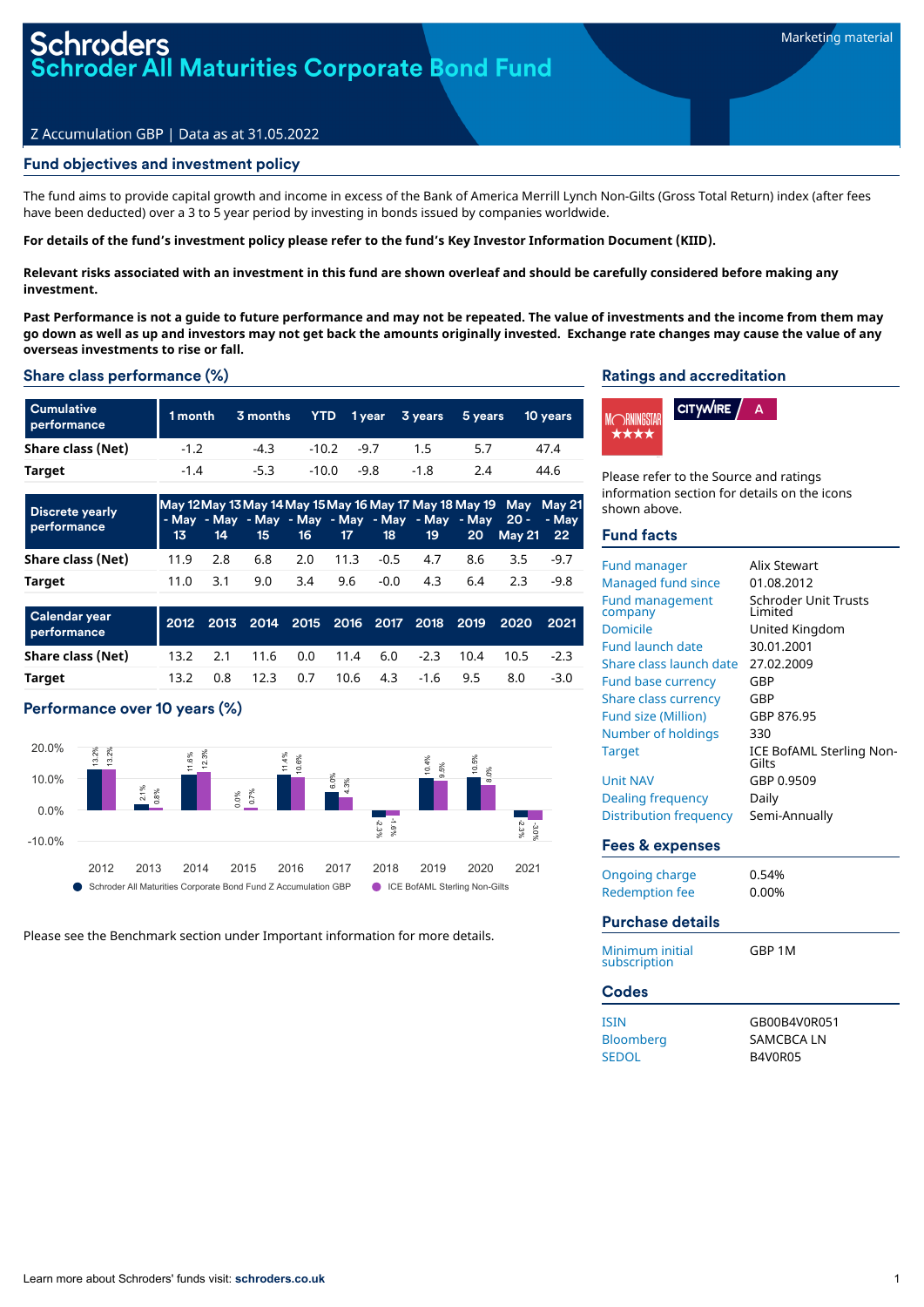# Schroders<br>Schroder All Maturities Corporate Bond Fund

Z Accumulation GBP | Data as at 31.05.2022

## 10 year return of GBP 10,000



The chart is for illustrative purposes only and does not reflect an actual return on any investment.

Returns are calculated bid to bid (which means performance does not include the effect of any initial charges), net income reinvested, net of fees.

### Risk considerations

**Credit risk:** A decline in the financial health of an issuer could cause the value of its bonds to fall or become worthless.

**Liquidity risk:** In difficult market conditions, the fund may not be able to sell a security for full value or at all. This could affect performance and could cause the fund to defer or suspend redemptions of its shares.

**Please see the KIID and Prospectus for a full list of risk considerations applicable to this fund.**

### Synthetic risk & reward indicator (SRRI)

| <b>LOWER RISK</b><br>Potentially lower reward |  |  |  | <b>HIGHER RISK</b><br>Potentially higher reward |  |  |  |
|-----------------------------------------------|--|--|--|-------------------------------------------------|--|--|--|
|                                               |  |  |  |                                                 |  |  |  |

The risk category was calculated using historical performance data and may not be a reliable indicator of the fund's future risk profile. The fund's risk category is not guaranteed to remain fixed. Please see the Key Investor Information Document for more information.

### Risk statistics & financial ratios

|                                      | <b>Fund</b> | <b>Target</b> |
|--------------------------------------|-------------|---------------|
| Annual volatility (%)<br>(3y)        | 7.3         | 6.5           |
| <b>Effective duration</b><br>(years) | 7.7         |               |
| Current yield (%)                    | 4.0         |               |
| <b>Yield to maturity</b>             | 4.3         |               |

Source: Morningstar. The above ratios are based on bid to bid price based performance data. Please note this is an accumulation share class and as such the investor will not receive an income distribution. Any income will be reinvested into the fund.

### Asset allocation

Target refers to the Benchmark listed in the Fund facts section and described under the Share class performance section on page 1. Source: Schroders. Top holdings and asset allocation are at fund level.

0.1

10.6

 $\overline{8}$ .4 8.0

 $0.0$ 0.0



### Credit quality (%)

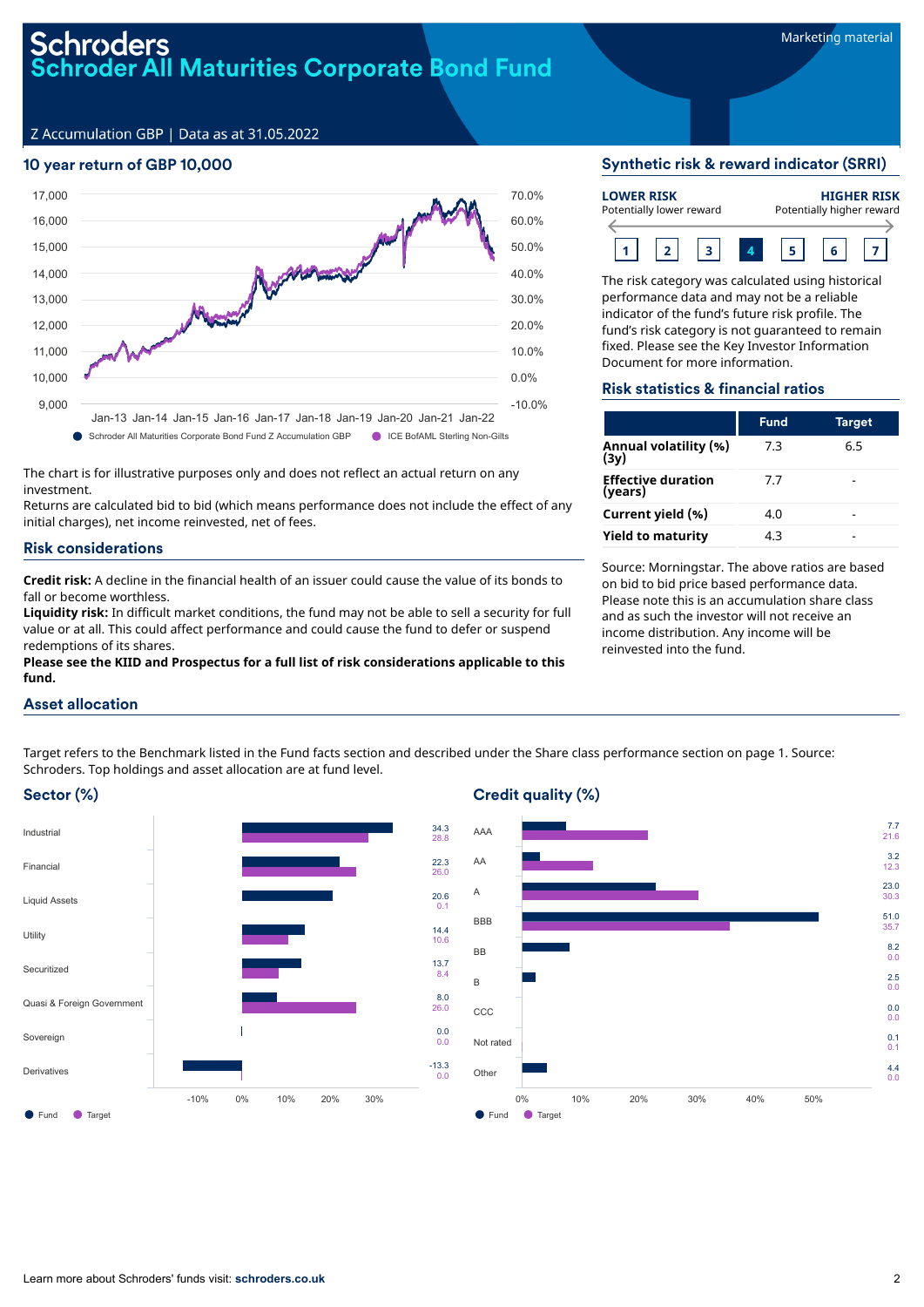# Schroders<br>Schroder All Maturities Corporate Bond Fund

62.4 44.3 13.3 27.6 10.7 14.5 7.1 11.0 5.8 0.0 0.6 1.2 0.0 0.0 0.0 1.3 0.0 0.0

### Z Accumulation GBP | Data as at 31.05.2022

### Geographical breakdown (%)



# United Kingdom Europe North America Supranational and Global Liquid Assets Asia South America Oceania Africa 0% 10% 20% 30% 40% 50% 60%

Region (%)

● Fund ● Target

### Top 10 holdings (%)

| <b>Holding name</b>                                                    | %   |
|------------------------------------------------------------------------|-----|
| EURO.INV.BK (EIB) 5.625% 07/06/32                                      | 2.9 |
| EIB 6.0000 07/12/2028                                                  | 1.2 |
| WHITBREAD GROUP PLC 3.3750 16/10/2025 REGS                             | 1.2 |
| EUROPEAN INVESTMENT BANK 4.5000 07/03/2044                             | 1.1 |
| <b>FNEL FINANCE INTERNATIONAL NV 5.7500 14/09/2040</b>                 | 1.1 |
| WESTERN POWER DISTRIBUTION PLC 3.5000 16/10/2026<br><b>SERIES REGS</b> | 1.0 |
| FUROPFAN INVESTMENT BANK 5,5000 15/04/2025                             | 1.0 |
| HIGH SPEED RAIL FINANCE 1 PLC 4.3750 01/11/2038 REGS                   | 0.9 |
| VOLKSWAGEN FIN SERV NV 4.2500.09/10/2025 SERIES<br><b>FMTN RFGS</b>    | 0.8 |
| AT AND T INCORPORATED 7.0000 30/04/2040                                | 0.8 |

### Share class available

|                               | <b>Z Accumulation GBP</b> | l Z Income GBP |
|-------------------------------|---------------------------|----------------|
| <b>Distribution frequency</b> | Semi-Annually             | Semi-Annually  |
| ISIN                          | GB00B4V0R051              | GB00B4V0R507   |
| <b>Bloomberg</b>              | SAMCBCA LN                | SAMCBCI LN     |
| <b>SEDOL</b>                  | B4V0R05                   | <b>B4V0R50</b> |

### Contact information

Schroder Unit Trusts Limited 1 London Wall Place London United Kingdom EC2Y 5AU Tel: 0800 182 2399 Fax: 0333 207 4504

For your security, communications may be taped or monitored.